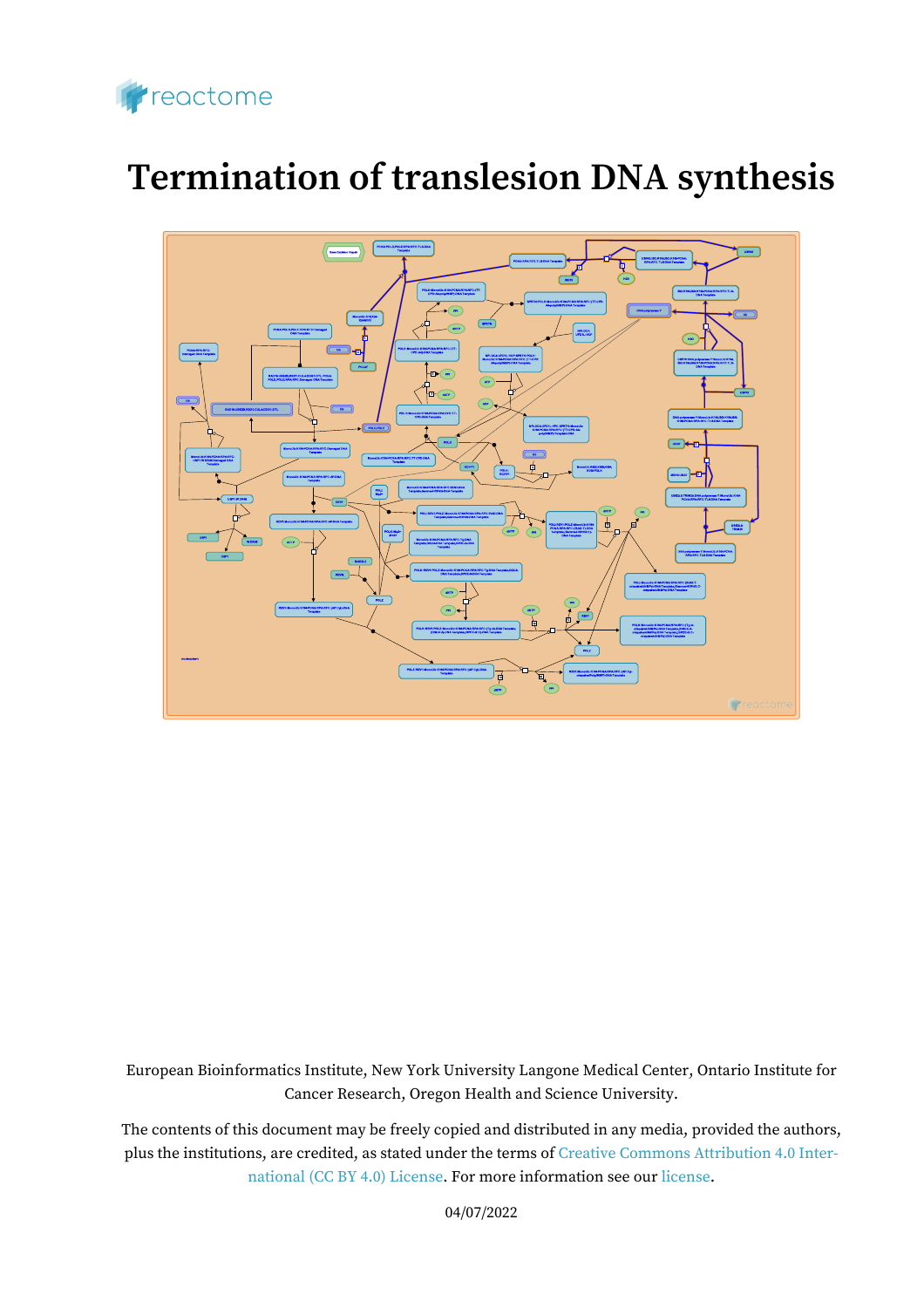### <span id="page-1-0"></span>**Introduction**

Reactome is open-source, open access, manually curated and peer-reviewed pathway database. Pathway annotations are authored by expert biologists, in collaboration with Reactome editorial staff and crossreferenced to many bioinformatics databases. A system of evidence tracking ensures that all assertions are backed up by the primary literature. Reactome is used by clinicians, geneticists, genomics researchers, and molecular biologists to interpret the results of high-throughput experimental studies, by bioinformaticians seeking to develop novel algorithms for mining knowledge from genomic studies, and by systems biologists building predictive models of normal and disease variant pathways.

The development of Reactome is supported by grants from the US National Institutes of Health (P41 HG003751), University of Toronto (CFREF Medicine by Design), European Union (EU STRP, EMI-CD), and the European Molecular Biology Laboratory (EBI Industry program).

#### **Literature references**

- Fabregat, A., Sidiropoulos, K., Viteri, G., Forner, O., Marin-Garcia, P., Arnau, V. et al. (2017). Reactome pathway analysis: a high-performance in-memory approach. *BMC bioinformatics, 18*, 142. [↗](http://www.ncbi.nlm.nih.gov/pubmed/28249561)
- Sidiropoulos, K., Viteri, G., Sevilla, C., Jupe, S., Webber, M., Orlic-Milacic, M. et al. (2017). Reactome enhanced pathway visualization. *Bioinformatics, 33*, 3461-3467. [↗](http://www.ncbi.nlm.nih.gov/pubmed/29077811)
- Fabregat, A., Jupe, S., Matthews, L., Sidiropoulos, K., Gillespie, M., Garapati, P. et al. (2018). The Reactome Pathway Knowledgebase. *Nucleic Acids Res, 46*, D649-D655. [↗](http://www.ncbi.nlm.nih.gov/pubmed/29145629)
- Fabregat, A., Korninger, F., Viteri, G., Sidiropoulos, K., Marin-Garcia, P., Ping, P. et al. (2018). Reactome graph database: Efficient access to complex pathway data. *PLoS computational biology, 14*, e1005968. [↗](http://www.ncbi.nlm.nih.gov/pubmed/29377902)

Reactome database release: 81

This document contains 1 pathway and 8 reactions [\(see Table of Contents\)](#page-11-0)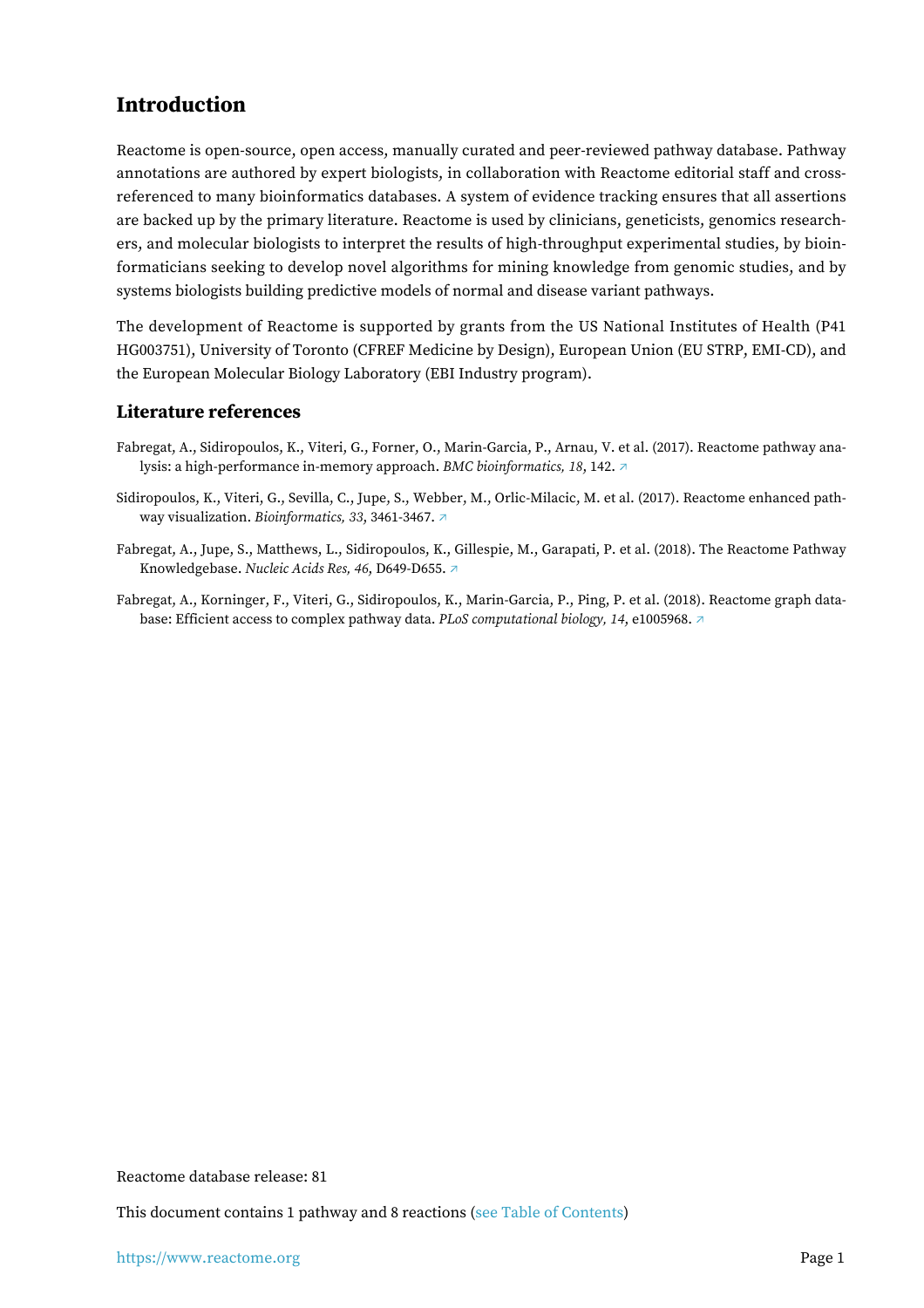#### <span id="page-2-0"></span>**Termination of translesion DNA synthesis [↗](https://www.reactome.org/content/detail/R-SSC-5656169)**

**Stable identifier:** R-SSC-5656169

#### **Compartments:** nucleoplasm

**Inferred from:** [Termination of translesion DNA synthesis \(Homo sapiens\)](https://www.reactome.org/content/detail/R-HSA-5656169)



This event has been computationally inferred from an event that has been demonstrated in another species.

The inference is based on the homology mapping from PANTHER. Briefly, reactions for which all involved PhysicalEntities (in input, output and catalyst) have a mapped orthologue/paralogue (for complexes at least 75% of components must have a mapping) are inferred to the other species. High level events are also inferred for these events to allow for easier navigation.

<a href='/electronic\_inference\_compara.html' target = 'NEW'>More details and caveats of the event inference in Reactome. For details on PANTHER see also: <a href='http://www.pantherdb.org/about.jsp' target='NEW'>http://www.pantherdb.org/about.jsp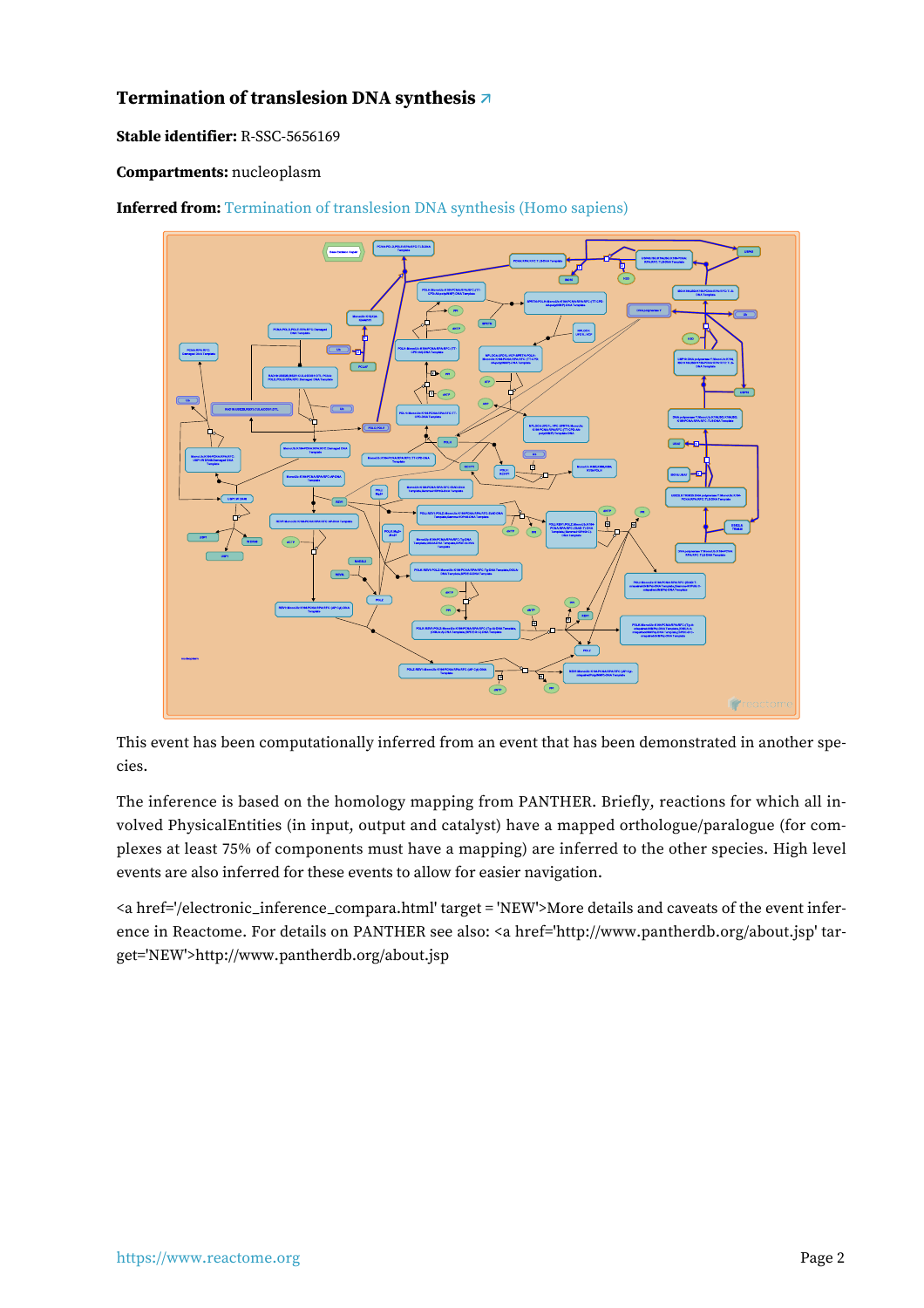#### <span id="page-3-0"></span>**TRIM25 binds monoUb:164-PCNA [↗](https://www.reactome.org/content/detail/R-SSC-5653756)**

**Location:** [Termination of translesion DNA synthesis](#page-2-0)

**Stable identifier:** R-SSC-5653756

**Type:** binding

**Compartments:** nucleoplasm

**Inferred from:** [TRIM25 binds monoUb:164-PCNA \(Homo sapiens\)](https://www.reactome.org/content/detail/R-HSA-5653756)



This event has been computationally inferred from an event that has been demonstrated in another species.

The inference is based on the homology mapping from PANTHER. Briefly, reactions for which all involved PhysicalEntities (in input, output and catalyst) have a mapped orthologue/paralogue (for complexes at least 75% of components must have a mapping) are inferred to the other species. High level events are also inferred for these events to allow for easier navigation.

<a href='/electronic\_inference\_compara.html' target = 'NEW'>More details and caveats of the event inference in Reactome. For details on PANTHER see also: <a href='http://www.pantherdb.org/about.jsp' target='NEW'>http://www.pantherdb.org/about.jsp

**Followed by:** [UBE2L6:TRIM25 ISGylates monoUb:K164-PCNA](#page-4-0)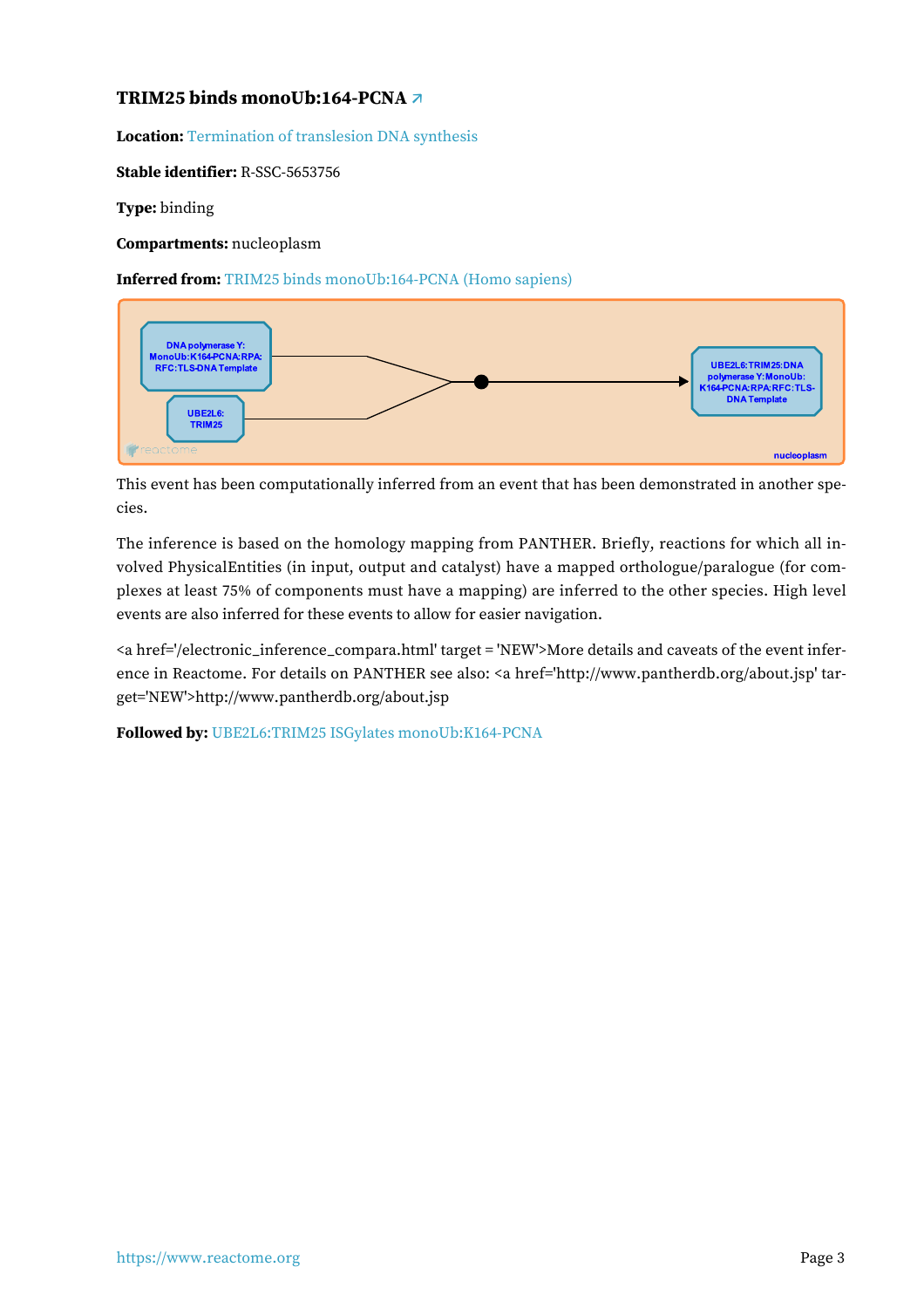#### <span id="page-4-0"></span>**UBE2L6:TRIM25 ISGylates monoUb:K164-PCNA [↗](https://www.reactome.org/content/detail/R-SSC-5653754)**

**Location:** [Termination of translesion DNA synthesis](#page-2-0)

**Stable identifier:** R-SSC-5653754

**Type:** transition

**Compartments:** nucleoplasm

**Inferred from:** [UBE2L6:TRIM25 ISGylates monoUb:K164-PCNA \(Homo sapiens\)](https://www.reactome.org/content/detail/R-HSA-5653754)



This event has been computationally inferred from an event that has been demonstrated in another species.

The inference is based on the homology mapping from PANTHER. Briefly, reactions for which all involved PhysicalEntities (in input, output and catalyst) have a mapped orthologue/paralogue (for complexes at least 75% of components must have a mapping) are inferred to the other species. High level events are also inferred for these events to allow for easier navigation.

<a href='/electronic\_inference\_compara.html' target = 'NEW'>More details and caveats of the event inference in Reactome. For details on PANTHER see also: <a href='http://www.pantherdb.org/about.jsp' target='NEW'>http://www.pantherdb.org/about.jsp

Preceded by: [TRIM25 binds monoUb:164-PCNA](#page-3-0)

**Followed by:** [USP10 binds monoUb:K164,ISG:K164,ISG:K168-PCNA](#page-5-0)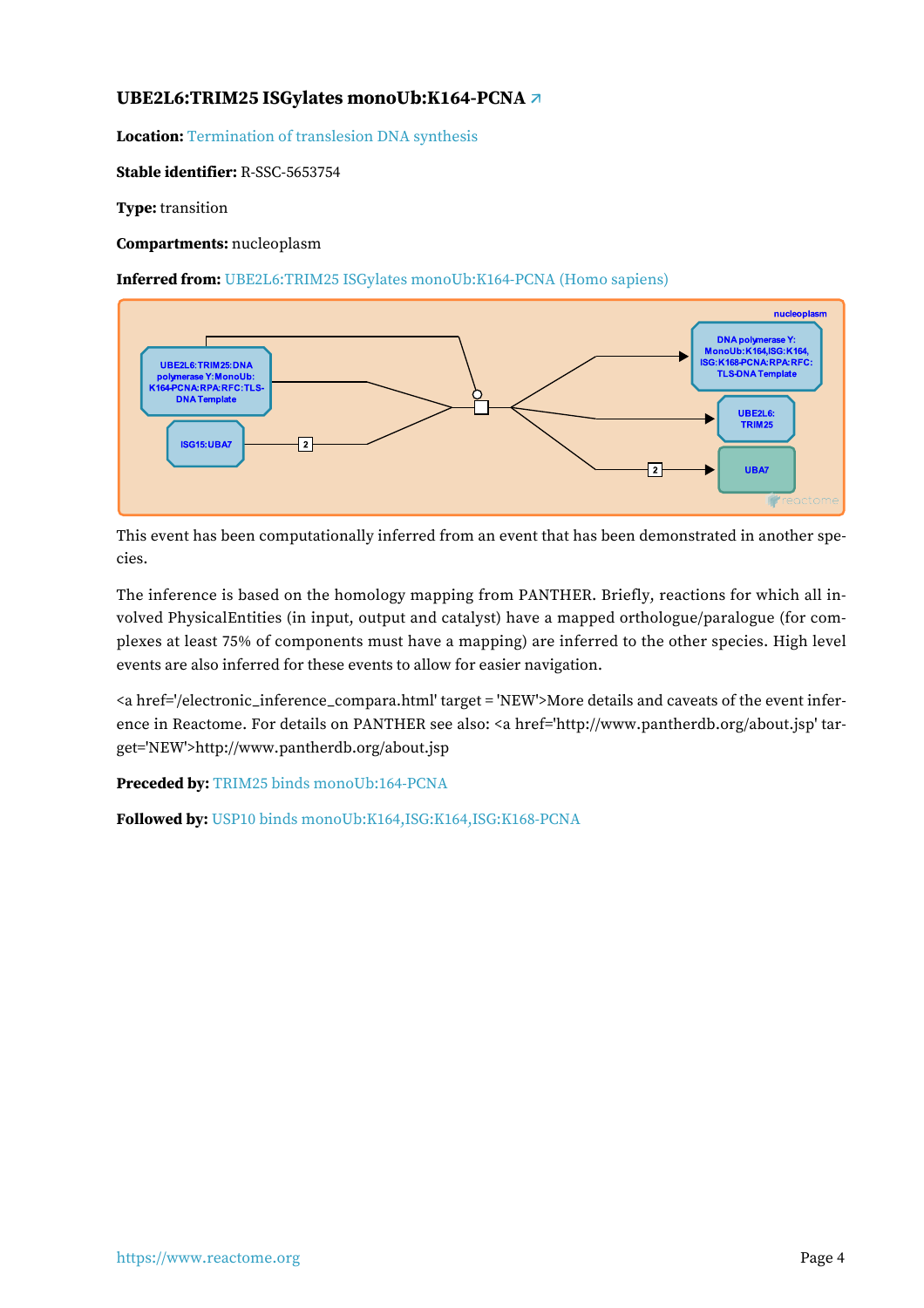#### <span id="page-5-0"></span>**USP10 binds monoUb:K164,ISG:K164,ISG:K168-PCNA [↗](https://www.reactome.org/content/detail/R-SSC-5653766)**

**Location:** [Termination of translesion DNA synthesis](#page-2-0)

**Stable identifier:** R-SSC-5653766

**Type:** binding

**Compartments:** nucleoplasm

**Inferred from:** [USP10 binds monoUb:K164,ISG:K164,ISG:K168-PCNA \(Homo sapiens\)](https://www.reactome.org/content/detail/R-HSA-5653766)



This event has been computationally inferred from an event that has been demonstrated in another species.

The inference is based on the homology mapping from PANTHER. Briefly, reactions for which all involved PhysicalEntities (in input, output and catalyst) have a mapped orthologue/paralogue (for complexes at least 75% of components must have a mapping) are inferred to the other species. High level events are also inferred for these events to allow for easier navigation.

<a href='/electronic\_inference\_compara.html' target = 'NEW'>More details and caveats of the event inference in Reactome. For details on PANTHER see also: <a href='http://www.pantherdb.org/about.jsp' target='NEW'>http://www.pantherdb.org/about.jsp

**Preceded by:** [UBE2L6:TRIM25 ISGylates monoUb:K164-PCNA](#page-4-0)

**Followed by:** [USP10 deubiquitinates monoUb:K164,ISG:K164,ISG:K168-PCNA](#page-6-0)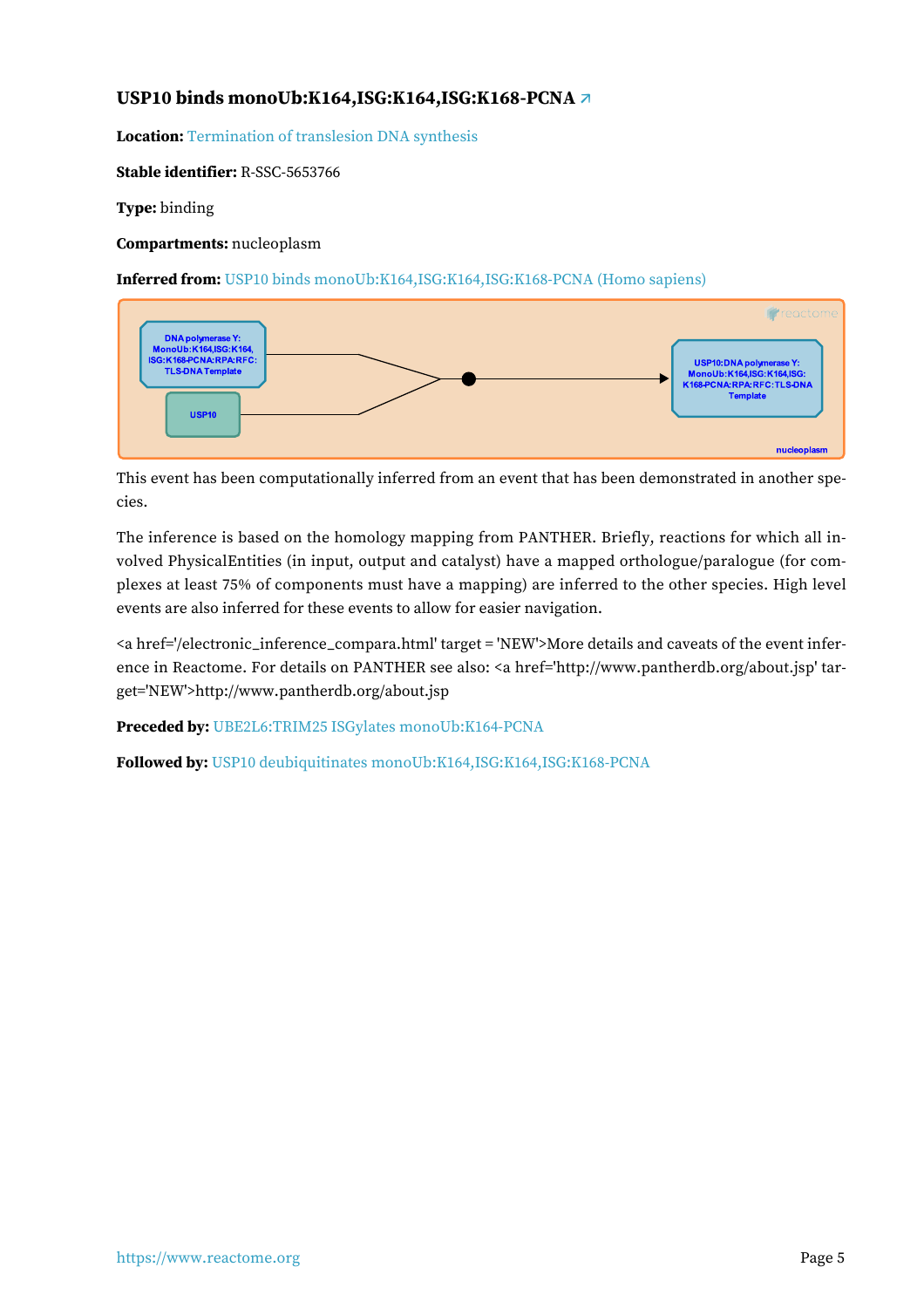#### <span id="page-6-0"></span>**USP10 deubiquitinates monoUb:K164,ISG:K164,ISG:K168-PCNA [↗](https://www.reactome.org/content/detail/R-SSC-5653770)**

**Location:** [Termination of translesion DNA synthesis](#page-2-0)

**Stable identifier:** R-SSC-5653770

**Type:** transition

**Compartments:** nucleoplasm

**Inferred from:** [USP10 deubiquitinates monoUb:K164,ISG:K164,ISG:K168-PCNA \(Homo sapiens\)](https://www.reactome.org/content/detail/R-HSA-5653770)



This event has been computationally inferred from an event that has been demonstrated in another species.

The inference is based on the homology mapping from PANTHER. Briefly, reactions for which all involved PhysicalEntities (in input, output and catalyst) have a mapped orthologue/paralogue (for complexes at least 75% of components must have a mapping) are inferred to the other species. High level events are also inferred for these events to allow for easier navigation.

<a href='/electronic\_inference\_compara.html' target = 'NEW'>More details and caveats of the event inference in Reactome. For details on PANTHER see also: <a href='http://www.pantherdb.org/about.jsp' target='NEW'>http://www.pantherdb.org/about.jsp

**Preceded by:** [USP10 binds monoUb:K164,ISG:K164,ISG:K168-PCNA](#page-5-0)

**Followed by:** [USP43 binds ISG:K164,ISG:K168-PCNA](#page-7-0)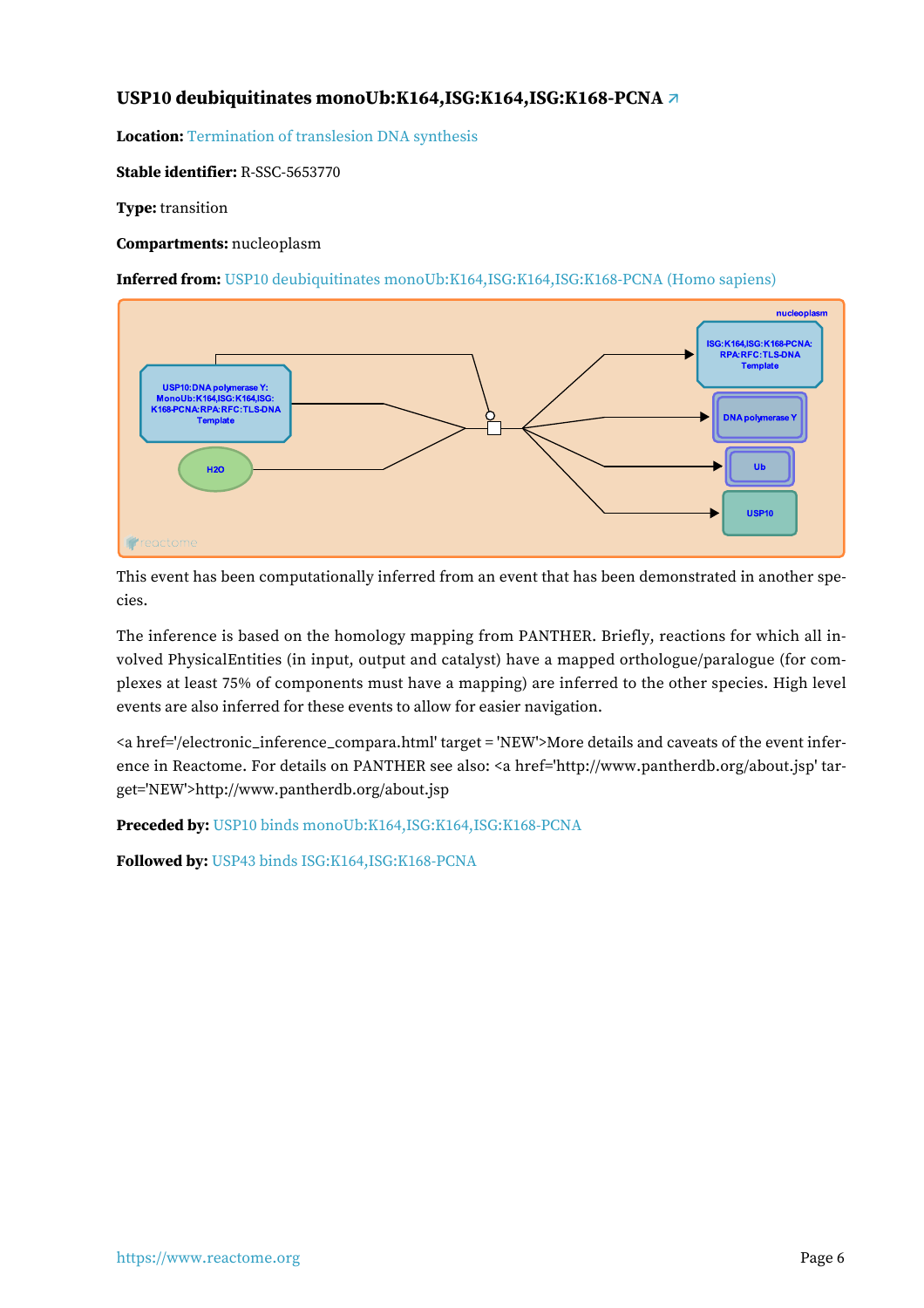#### <span id="page-7-0"></span>**USP43 binds ISG:K164,ISG:K168-PCNA [↗](https://www.reactome.org/content/detail/R-SSC-5653780)**

**Location:** [Termination of translesion DNA synthesis](#page-2-0)

**Stable identifier:** R-SSC-5653780

**Type:** binding

**Compartments:** nucleoplasm

**Inferred from:** [USP43 binds ISG:K164,ISG:K168-PCNA \(Homo sapiens\)](https://www.reactome.org/content/detail/R-HSA-5653780)



This event has been computationally inferred from an event that has been demonstrated in another species.

The inference is based on the homology mapping from PANTHER. Briefly, reactions for which all involved PhysicalEntities (in input, output and catalyst) have a mapped orthologue/paralogue (for complexes at least 75% of components must have a mapping) are inferred to the other species. High level events are also inferred for these events to allow for easier navigation.

<a href='/electronic\_inference\_compara.html' target = 'NEW'>More details and caveats of the event inference in Reactome. For details on PANTHER see also: <a href='http://www.pantherdb.org/about.jsp' target='NEW'>http://www.pantherdb.org/about.jsp

**Preceded by:** [USP10 deubiquitinates monoUb:K164,ISG:K164,ISG:K168-PCNA](#page-6-0)

**Followed by:** [USP43 deISGylates ISG:K164,ISG:K168-PCNA](#page-8-0)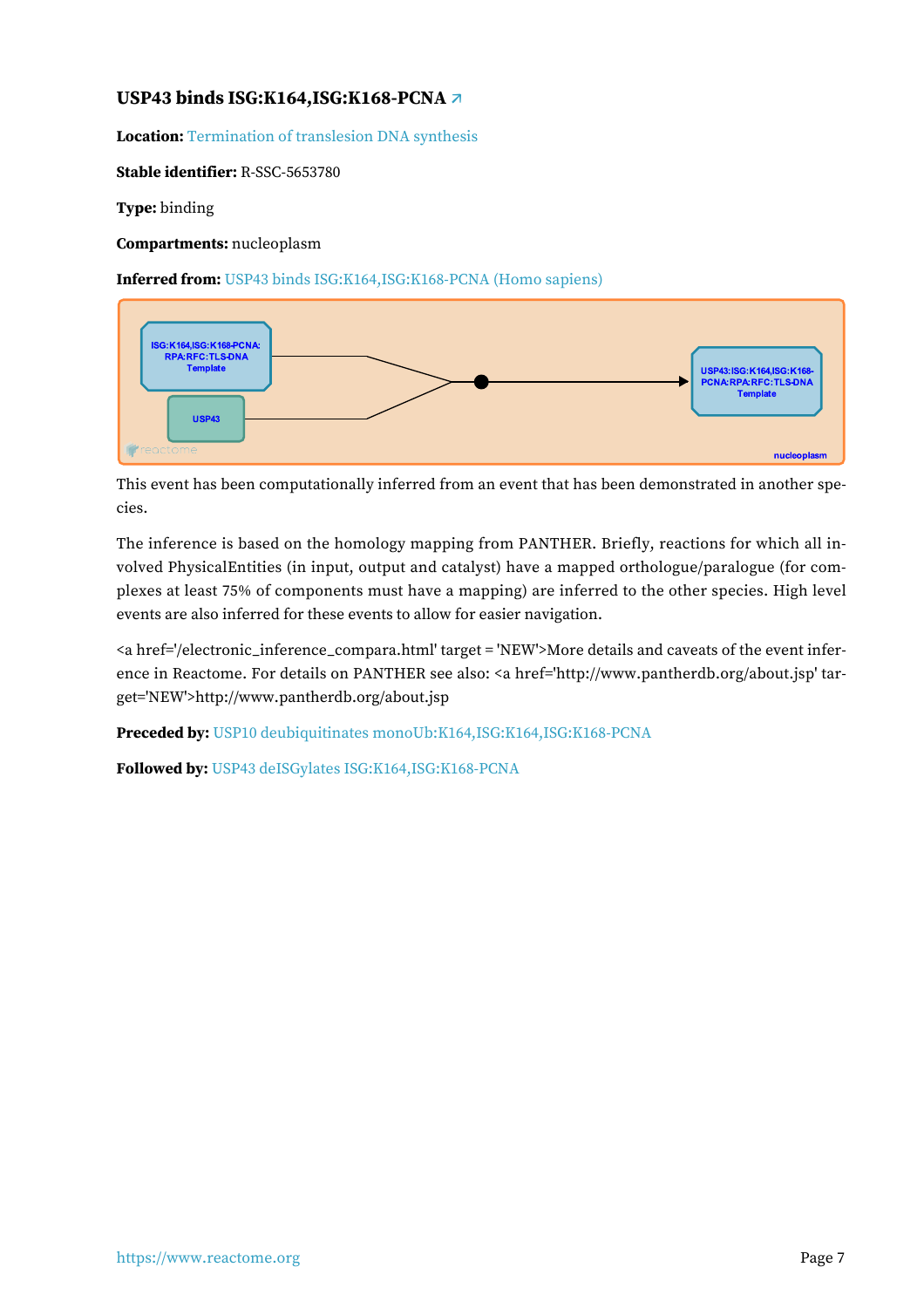#### <span id="page-8-0"></span>**USP43 deISGylates ISG:K164,ISG:K168-PCNA [↗](https://www.reactome.org/content/detail/R-SSC-5653786)**

**Location:** [Termination of translesion DNA synthesis](#page-2-0)

**Stable identifier:** R-SSC-5653786

**Type:** transition

**Compartments:** nucleoplasm

**Inferred from:** [USP43 deISGylates ISG:K164,ISG:K168-PCNA \(Homo sapiens\)](https://www.reactome.org/content/detail/R-HSA-5653786)



This event has been computationally inferred from an event that has been demonstrated in another species.

The inference is based on the homology mapping from PANTHER. Briefly, reactions for which all involved PhysicalEntities (in input, output and catalyst) have a mapped orthologue/paralogue (for complexes at least 75% of components must have a mapping) are inferred to the other species. High level events are also inferred for these events to allow for easier navigation.

<a href='/electronic\_inference\_compara.html' target = 'NEW'>More details and caveats of the event inference in Reactome. For details on PANTHER see also: <a href='http://www.pantherdb.org/about.jsp' target='NEW'>http://www.pantherdb.org/about.jsp

**Preceded by:** [USP43 binds ISG:K164,ISG:K168-PCNA](#page-7-0)

**Followed by:** [POLD,POLE binds deISGylated PCNA after TLS](#page-9-0)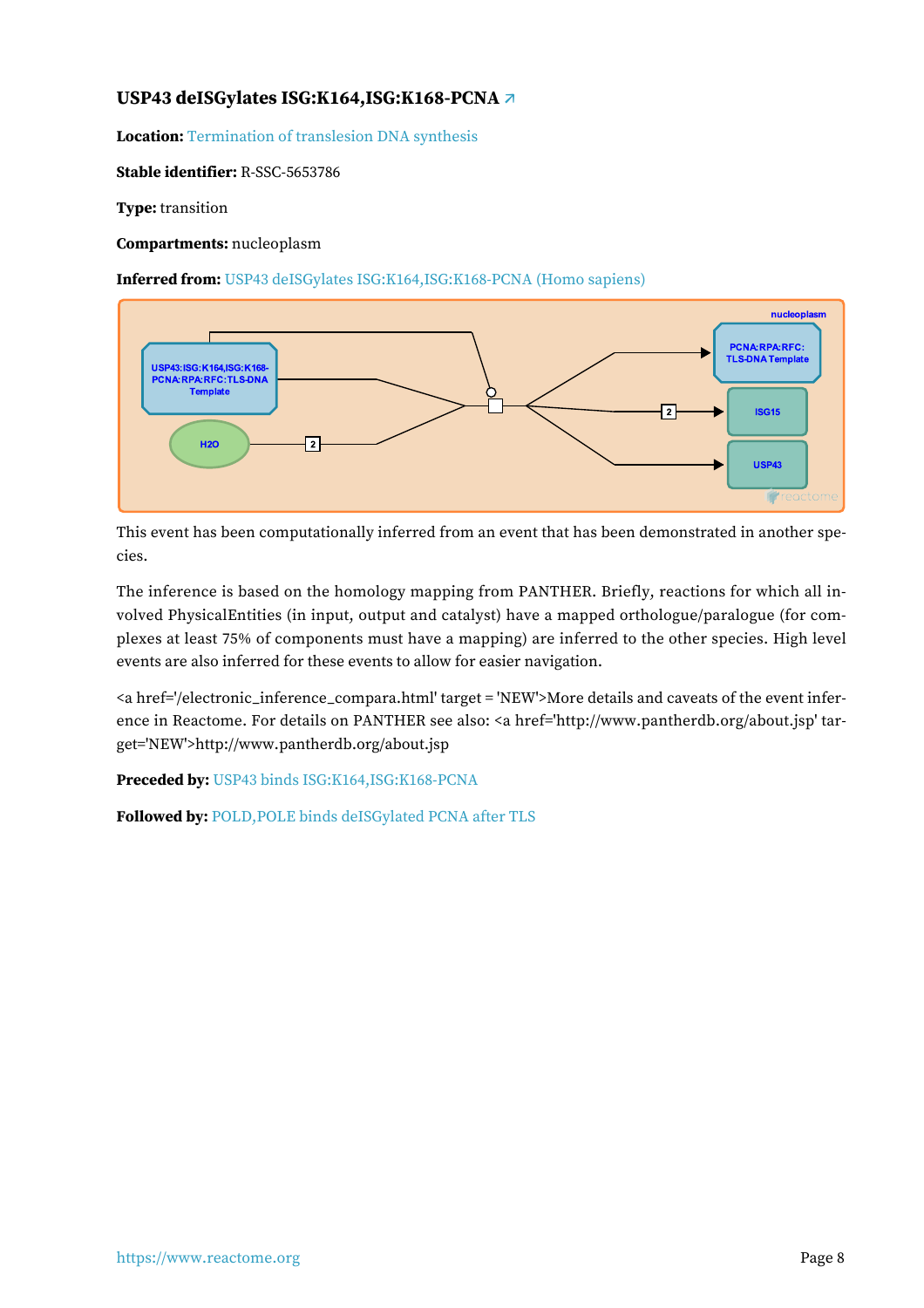#### <span id="page-9-0"></span>**POLD,POLE binds deISGylated PCNA after TLS [↗](https://www.reactome.org/content/detail/R-SSC-5653838)**

**Location:** [Termination of translesion DNA synthesis](#page-2-0)

**Stable identifier:** R-SSC-5653838

**Type:** binding

**Compartments:** nucleoplasm

**Inferred from:** [POLD,POLE binds deISGylated PCNA after TLS \(Homo sapiens\)](https://www.reactome.org/content/detail/R-HSA-5653838)



This event has been computationally inferred from an event that has been demonstrated in another species.

The inference is based on the homology mapping from PANTHER. Briefly, reactions for which all involved PhysicalEntities (in input, output and catalyst) have a mapped orthologue/paralogue (for complexes at least 75% of components must have a mapping) are inferred to the other species. High level events are also inferred for these events to allow for easier navigation.

<a href='/electronic\_inference\_compara.html' target = 'NEW'>More details and caveats of the event inference in Reactome. For details on PANTHER see also: <a href='http://www.pantherdb.org/about.jsp' target='NEW'>http://www.pantherdb.org/about.jsp

**Preceded by:** [USP43 deISGylates ISG:K164,ISG:K168-PCNA](#page-8-0)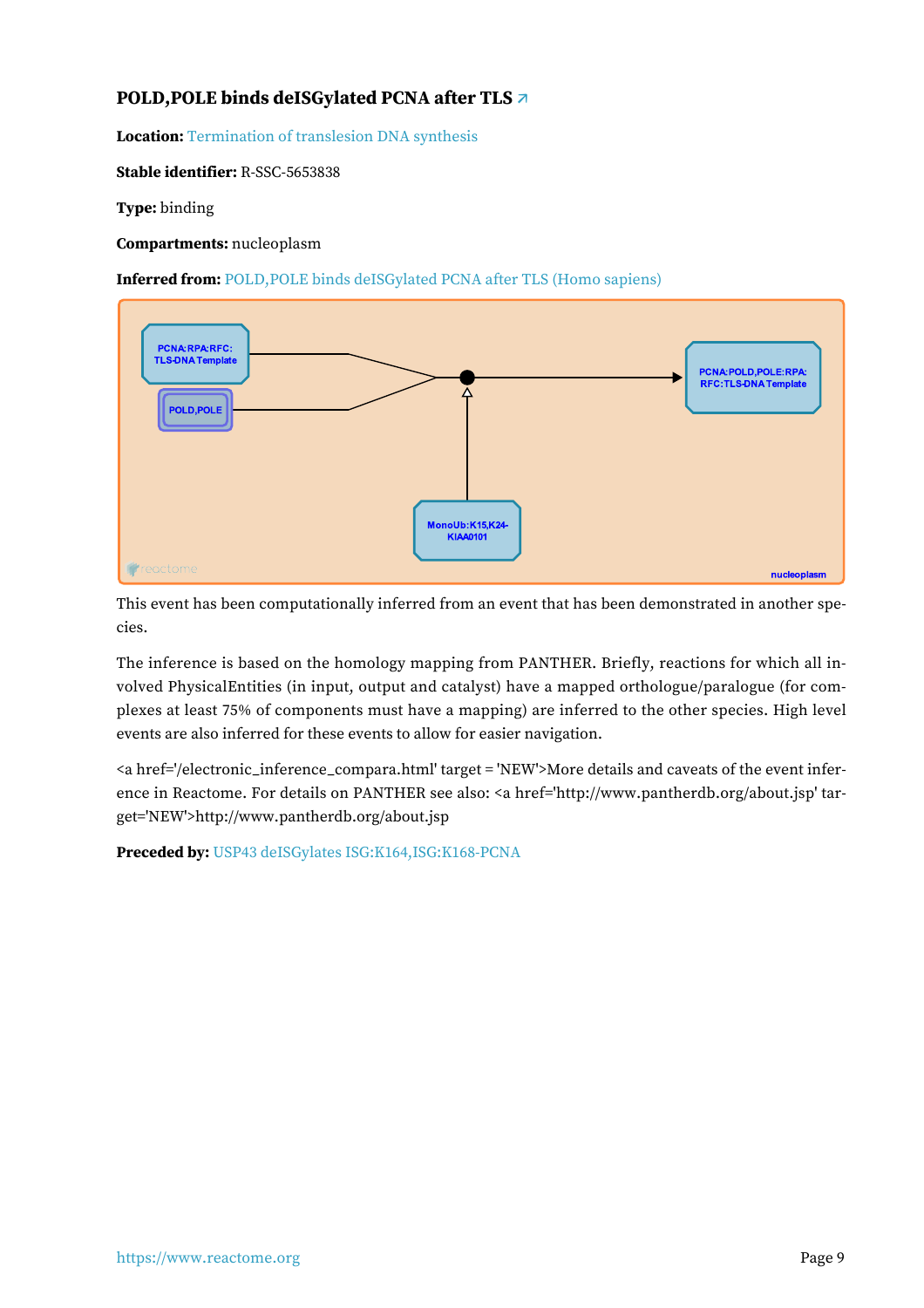#### <span id="page-10-0"></span>**KIAA0101 double monoubiquitination [↗](https://www.reactome.org/content/detail/R-SSC-5655193)**

**Location:** [Termination of translesion DNA synthesis](#page-2-0)

**Stable identifier:** R-SSC-5655193

**Type:** omitted

**Compartments:** nucleoplasm

**Inferred from:** [KIAA0101 double monoubiquitination \(Homo sapiens\)](https://www.reactome.org/content/detail/R-HSA-5655193)



This event has been computationally inferred from an event that has been demonstrated in another species.

The inference is based on the homology mapping from PANTHER. Briefly, reactions for which all involved PhysicalEntities (in input, output and catalyst) have a mapped orthologue/paralogue (for complexes at least 75% of components must have a mapping) are inferred to the other species. High level events are also inferred for these events to allow for easier navigation.

<a href='/electronic\_inference\_compara.html' target = 'NEW'>More details and caveats of the event inference in Reactome. For details on PANTHER see also: <a href='http://www.pantherdb.org/about.jsp' target='NEW'>http://www.pantherdb.org/about.jsp